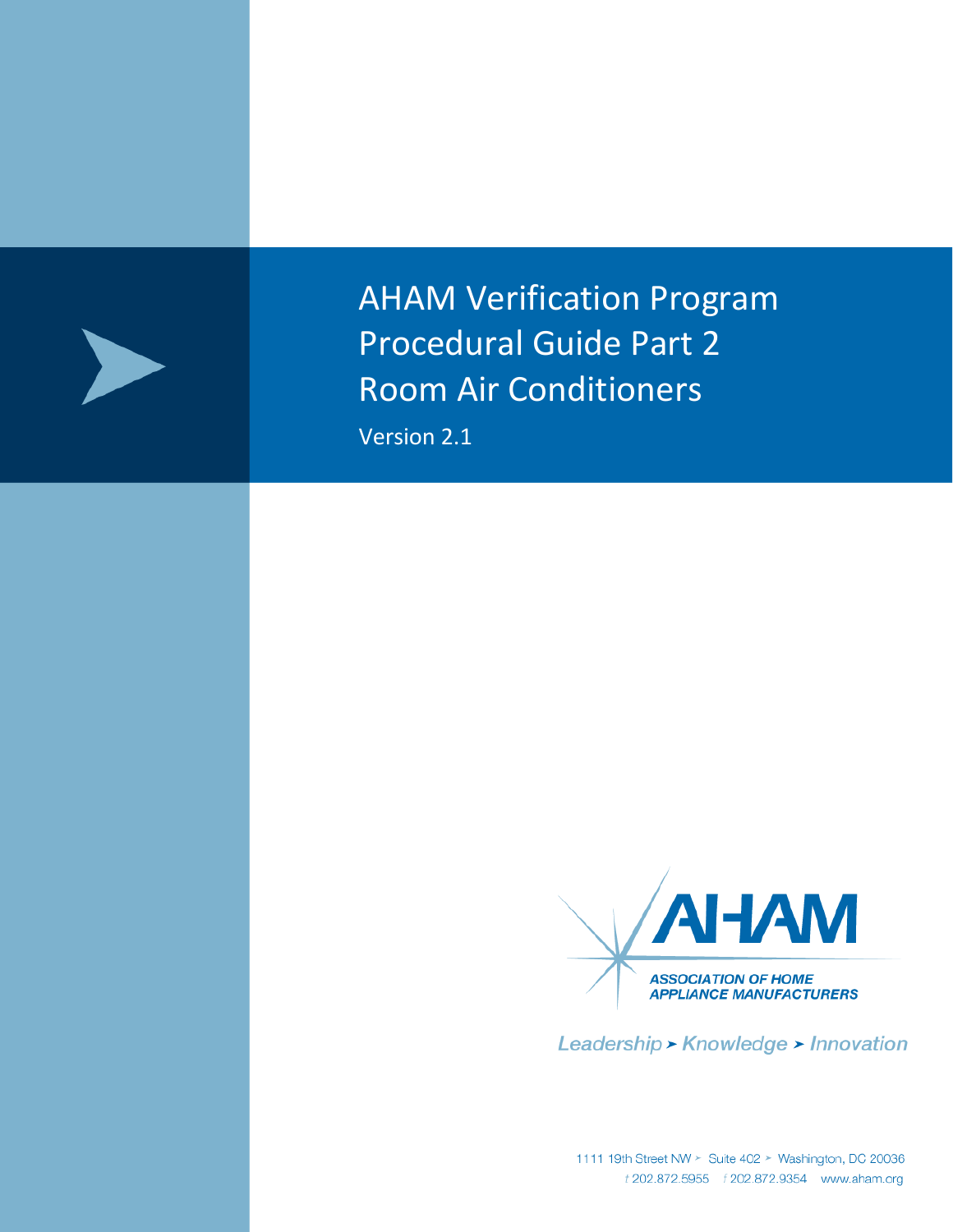## **Sponsor:**

Association of Home Appliance Manufacturers (AHAM) 1111 19th St. NW, Suite 402 Washington, DC 20036

#### **Administrator:**

Intertek Testing Services 3933 US Route 11 Cortland, NY 13045-9717

©AHAM 2020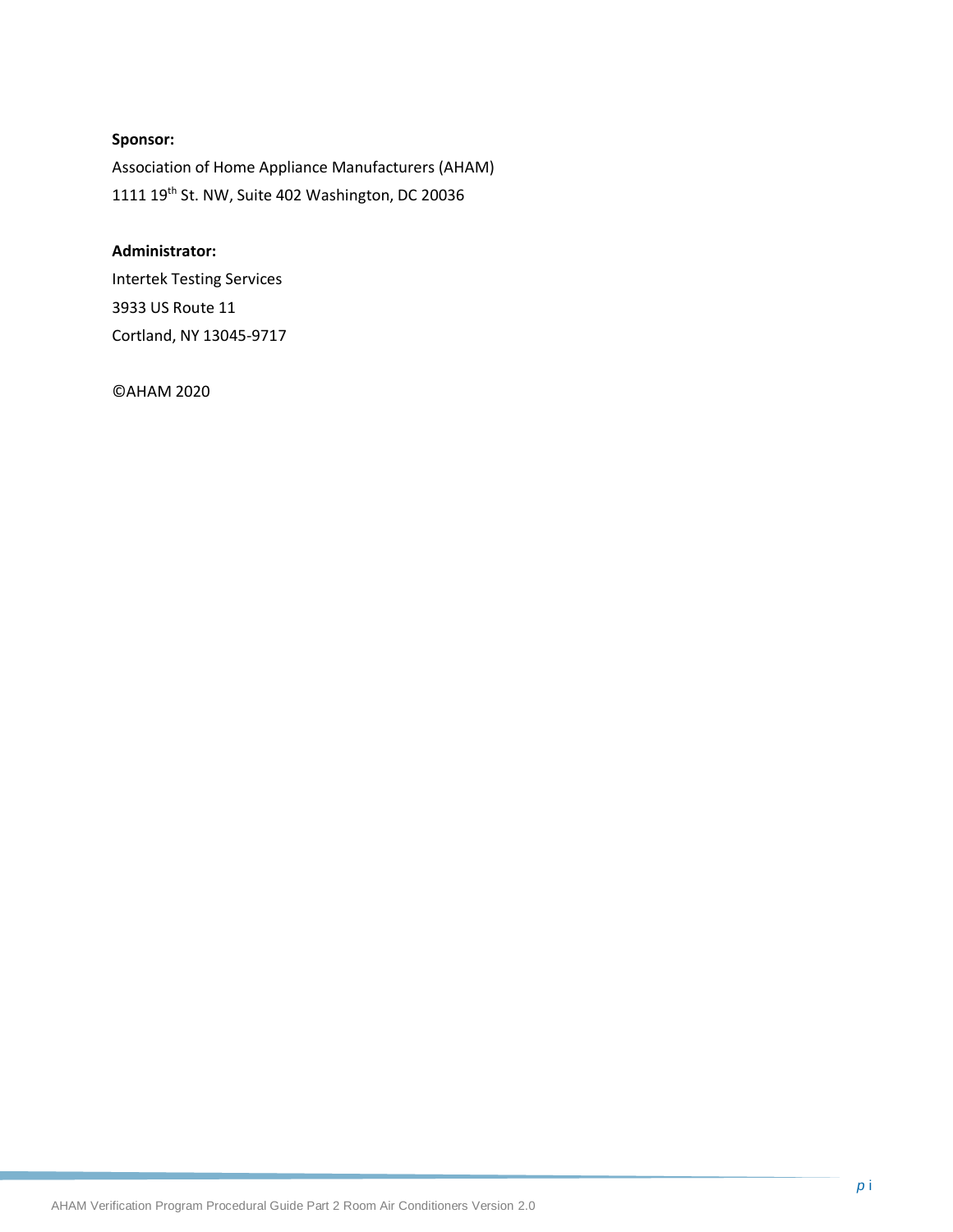# **DOCUMENT REVISION HISTORY**

| <b>Revision</b> | <b>Revision Description</b> | Date (MM/DD/YYYY) |
|-----------------|-----------------------------|-------------------|
| N/A             | <b>Initial Release</b>      | 12/26/2016        |
| 1.a             | <b>Editorial Change</b>     | 7/12/201717       |
| 1.b             | <b>Editorial Change</b>     | 9/11/2017         |
| 1.c             | <b>Editorial Change</b>     | 9/25/2018         |
| 2.0             | <b>General Updates</b>      | 5/15/2020         |
| 2.1             | <b>General Updates</b>      | 3/30/2022         |

**Note:** The document revision history will only list the editorial revisions with the addition of alphanumeric letters next to the procedural guide version number and all the other substantial revisions will be indicated by a new version number.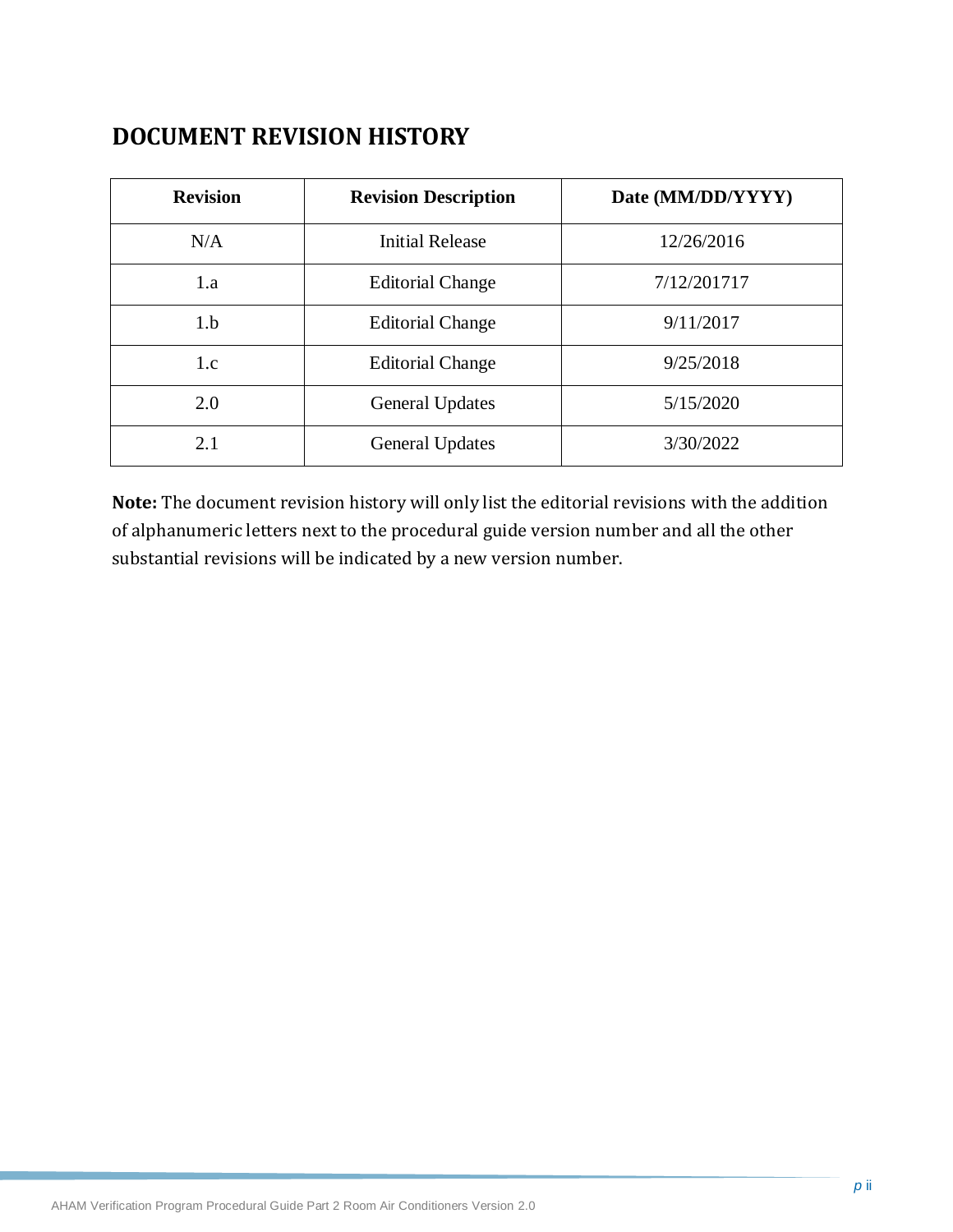## **FOREWORD**

The Association of Home Appliance Manufacturers (AHAM) sponsors the Room Air Conditioners **Verification Program** (**Program** or **Verification Program**). This Procedural Guide outlines the specific policies and procedures which applies to Room Air Conditioners **Verification Program** operated by AHAM. This Procedural Guide Part 2 should be used in conjunction with the AHAM Verification Program Procedural Guide Part 1 for All Major Appliance Verification Programs.

In order for products to be sold into the market in the United States, they must be compliant with applicable energy efficiency standards. The U.S. Department of Energy (DOE) requests the product's Cooling Capacity (in BTU's) and Combined Energy Efficiency Ratio (CEER) may be requested at the time of certification. Other programs, such as the voluntary ENERGY STAR program, a joint program of DOE and the US Environmental Protection Agency (EPA), administered by EPA, may require that **Manufacturers** obtain third-party **Qualification** of their products prior to distributing them into the marketplace

Product certification is the responsibility of the product **Manufacturer**. The AHAM **Program** is not a certification program – it does not test products prior to their entry into market and it does not submit certification compliance information to **Government Stakeholders** on behalf of the **Manufacturers**. The AHAM **Program** does not qualify products, in the same way that it does not certify products.

The ENERGY STAR program, as of January 1, 2011, requires that any Room Air Conditioners enrolled in the ENERGY STAR program be part of a third-party **Verification Program**. The selection process for AHAM is based on a sampling rate of 10% of each **Participant's Basic Models** with targeted selection requests by **Government Stakeholders** and the remaining selected randomly. The AHAM Room Air Conditioners **Verification Program** has been recognized as a Verification Administrator for ENERGY STAR.

Verification of a product's stated energy consumption is typically conducted through random selection and testing of products already on the market. The AHAM **Program** provides a uniform and commercially practical verification of Combined Energy Efficiency Ratio (CEER) values. Room Air Conditioner Cooling Capacity (Capacity) is used only to consider capacity in regards to CEER rating product class per DOE and EPA limits. The intent of this industry **Program** is to verify the claims for all Room Air Conditioner models are consistent with the claims values certified to the ENERGY STAR by a **Manufacturer** or **Private Brand Owner**. The **Program** cannot and will not enforce a product's compliance with energy efficiency standards or other voluntary program requirements.

Participation in the **Program** is voluntary. An independent EPA-recognized, ISO/IEC 17025 (latest edition) accredited third party test laboratory under contract to AHAM provides verification and challenge testing based on the EPA ENERGY STAR Product Specification for Room Air Conditioners version 4.2 and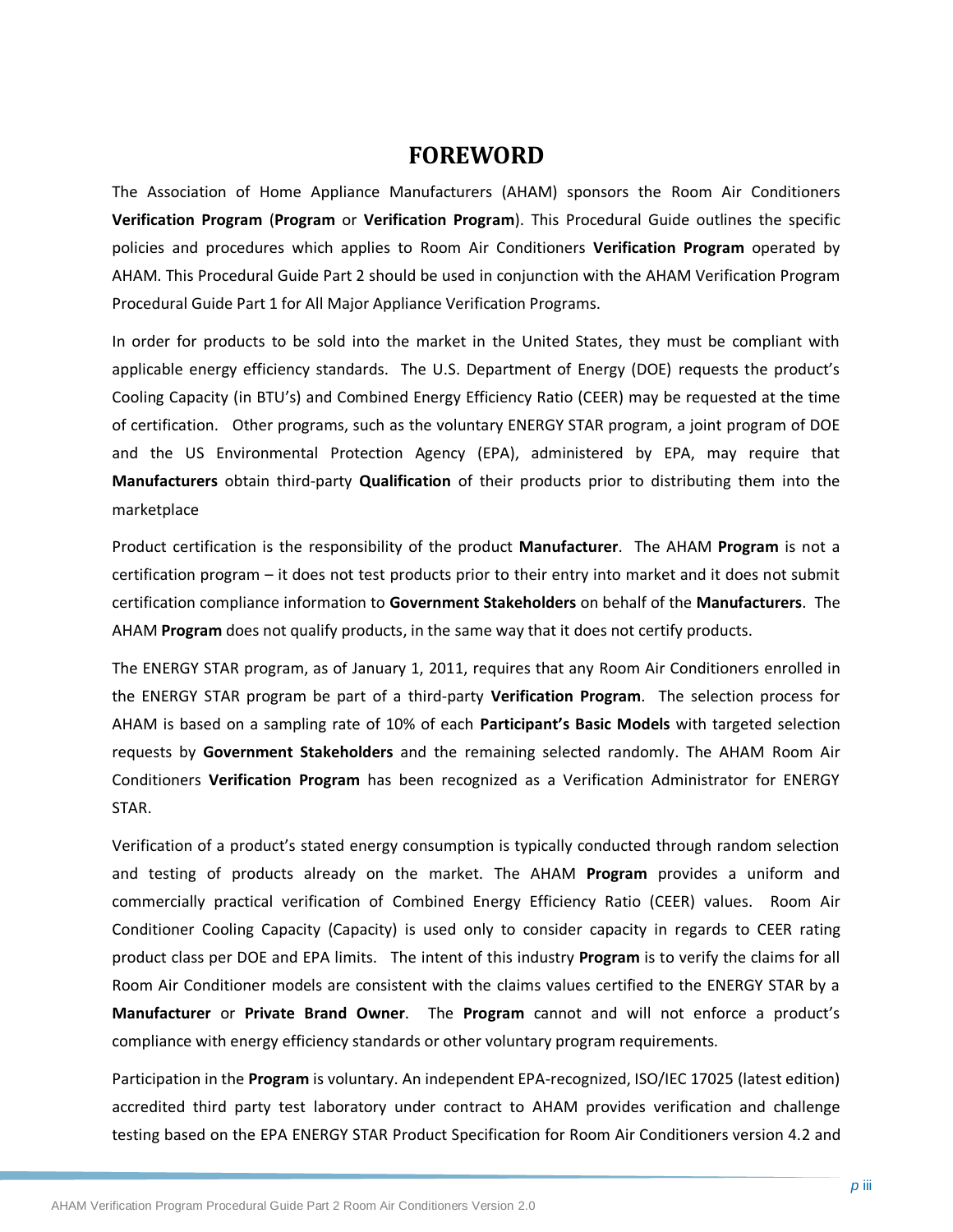DOE **Test Procedure** (10 C.F.R. Part 430, Subpart B, Appendix F), with additional specificity provided by approved interpretations consistent with the DOE **Test Procedure**.

To participate in this **Program**, a **Participant** must list with AHAM all ENERGY STAR qualified models in production consistent with EPA ENERGY STAR **Qualified Product List (QPL)** and meet the requirements of 16 CFR 305.11(a)(1), unless the models are outside the scope of the **Verification Program Test Procedure**.

The AHAM **License Agreement (Agreement)** is a contract between the **Participant** and AHAM and is the governing document for participation in this **Program**. This Procedural Guide is an extension of, and is incorporated into, the Agreement and provides for the administration and uniform execution of the **Program**. General information and procedural details are included in this Procedural Guide. AHAM's **Major Appliance Verification Steering Committee (MAVSC)**, with oversight from the AHAM **Legal Operations Advisory Council (LOAC)** as needed, and at their sole discretion, may revise the Procedural Guide if such revision is deemed necessary, or as requested by DOE and EPA.

#### **For additional information, contact:**

Association of Home Appliance Manufacturers 1111 19th Street, NW Suite 402 Washington, DC 20036 Phone : 202-872-5955 [www.aham.org](http://www.info.org/)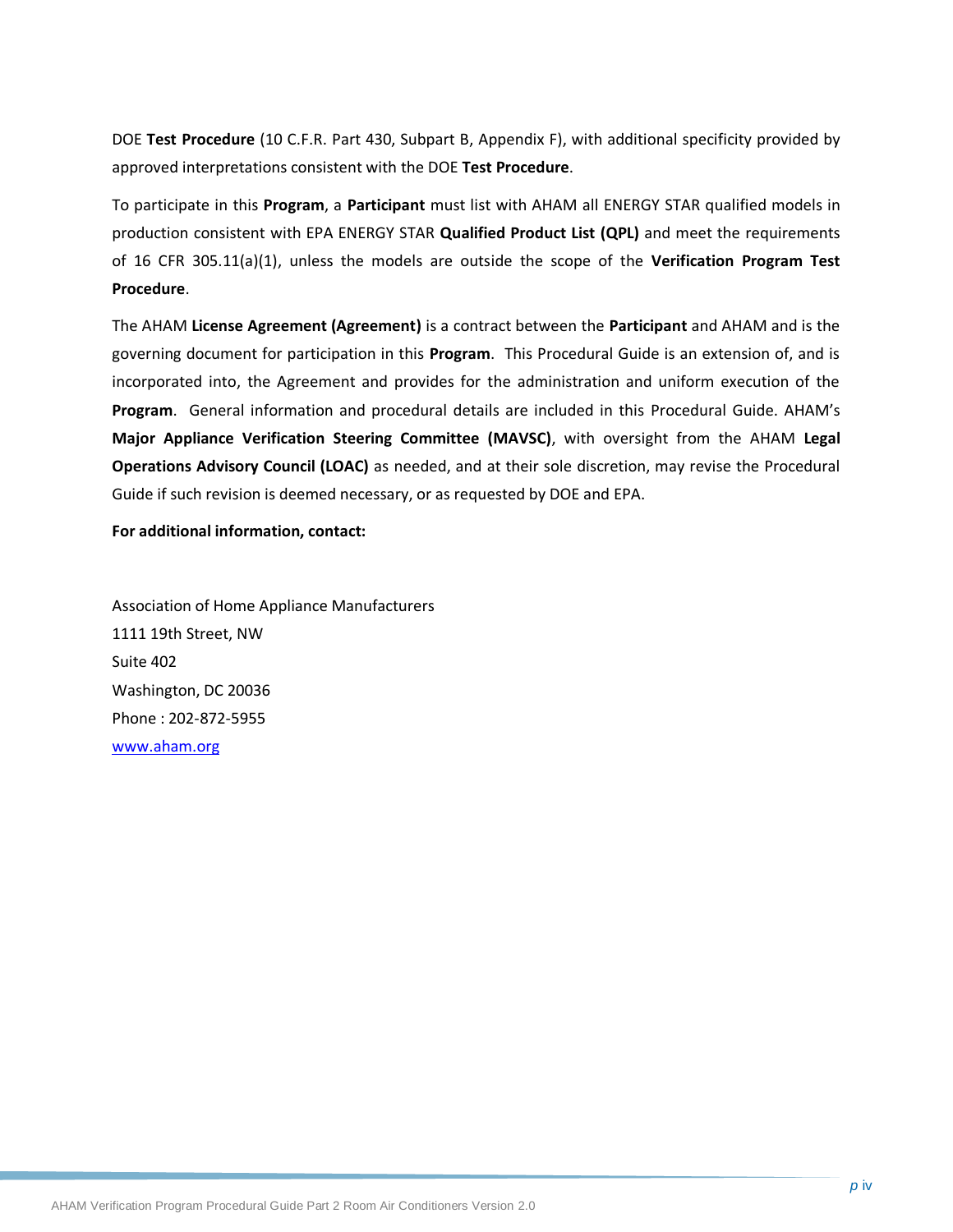# **Table of Contents**

| 1 <sub>1</sub> |      |                                                                                 |
|----------------|------|---------------------------------------------------------------------------------|
|                | 1.19 |                                                                                 |
|                | 1.25 |                                                                                 |
|                | 1.26 |                                                                                 |
|                | 1.33 |                                                                                 |
|                | 1.36 |                                                                                 |
| 2.             |      |                                                                                 |
|                | 2.3  |                                                                                 |
|                | 2.5  |                                                                                 |
| 3.             |      |                                                                                 |
| 4.             |      |                                                                                 |
| 5.             |      |                                                                                 |
|                | 5.6  |                                                                                 |
|                | 5.7  | FINDING OF POTENTIAL NON-COMPLIANCE WITH ENERGY STAR REQUIREMENTS  5            |
| 6.             |      |                                                                                 |
| 7 <sub>1</sub> |      |                                                                                 |
|                |      | APPENDIX A: AHAM ROOM AIR CONDITIONER VERIFICATION PROGRAM LICENSE AGREEMENT  7 |
|                |      | APPENDIX B: AHAM ROOM AIR CONDITIONERS VERIFICATION PROGRAM CHALLENGE REQUEST   |
|                |      |                                                                                 |
|                |      |                                                                                 |
|                |      |                                                                                 |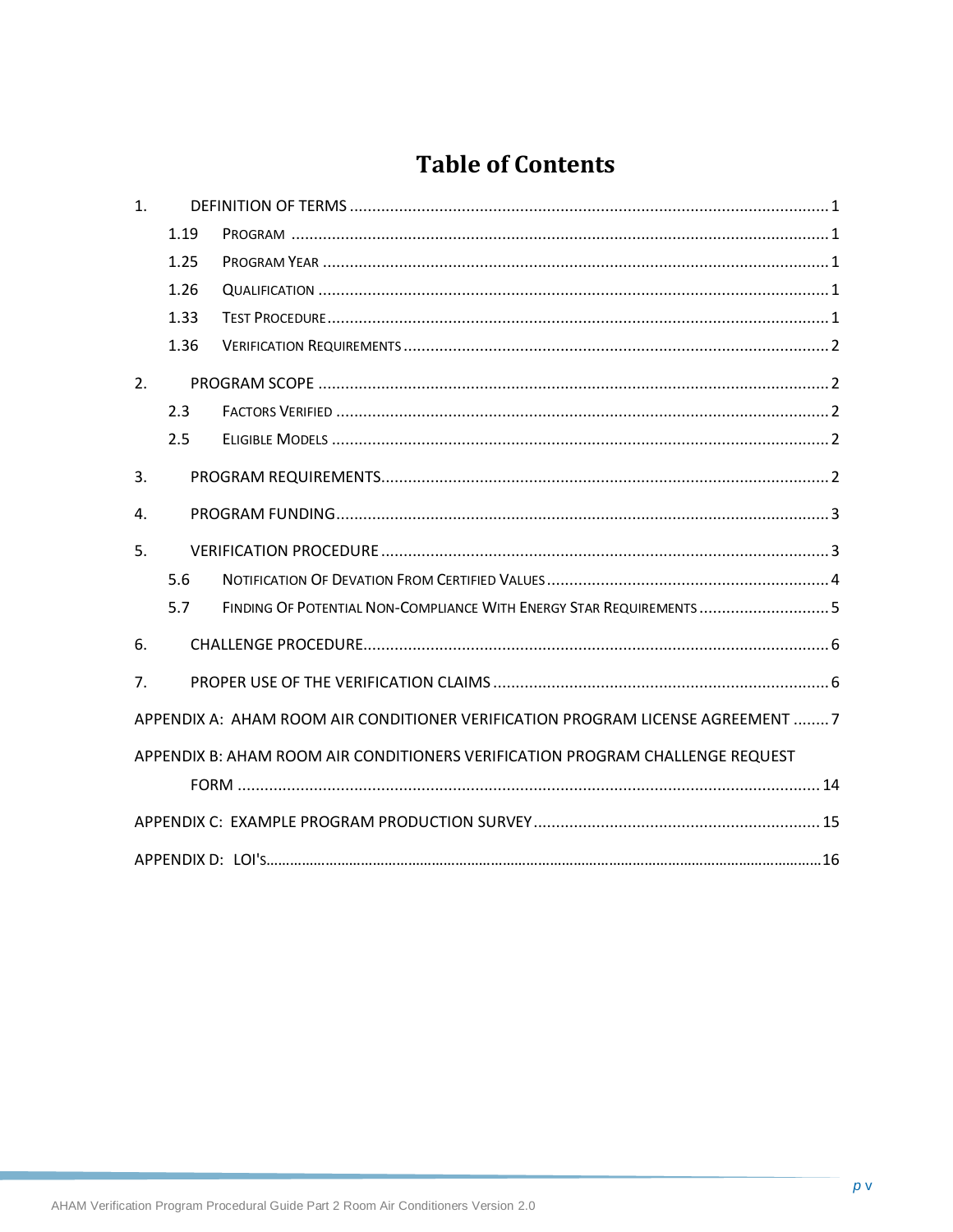*In all Instances the term, Test Procedure references the Procedure found at 10 CFR Part 430 Subpart B, Appendix F. In addition to the definitions found in AHAM Verification Program Procedural Guide Part 1, the following definitions apply:*

### <span id="page-6-0"></span>**1. Definition of Terms**

The text of the AHAM Verification Program Procedural Guide Part 1 is amended as follows: All references to 10 CFR Part 430, Subpart B are amended to include Appendix F. This will be noted throughout the AHAM Verification Program Procedural Guide Part 2 as the **Test Procedure** Amendment. The texts of definitions from 10 C.F.R. 430.2 and Part 430, Subpart B shall apply.

#### <span id="page-6-1"></span>**1.19 PROGRAM**

The text of the AHAM Verification Program Procedural Guide Part 1 is amended as follows: The term AHAM **Verification Program** is replaced with AHAM Room Air Conditioner **Verification Program**.

#### <span id="page-6-2"></span>**1.25 PROGRAM YEAR**

The **Program** year for the AHAM Room Air Conditioner **Verification Program** is January 1 through December 31.

#### <span id="page-6-3"></span>**1.26 QUALIFICATION**

In addition to the **Test Procedure** Amendment referenced in Item 1, the text of the AHAM Verification Program Procedural Guide Part 1 is amended as follows:

The term claims is replaced with Combined Energy Efficiency Ratio (CEER). Room Air Conditioner Cooling Capacity (Capacity) is used only to consider capacity in regards to CEER product class per DOE and EPA limits.

#### <span id="page-6-4"></span>**1.33 TEST PROCEDURE**

The text of the AHAM Verification Program Procedural Guide Part 1 is replaced with the following:

Verification and challenge testing will be based on the EPA ENERGY STAR Product Specification for Room Air Conditioners V4.2 and DOE **Test Procedure**, 10 C.F.R. Part 430, Subpart B, Appendix F, any waivers issued by DOE, Letters of Instruction issued by the AHAM Verification Department, with additional specificity provided by approved interpretations originating with the DOE **Test Procedure**. All **Test Procedure** interpretation questions arising during the course of verification and challenge testing will be referred to DOE for an official response.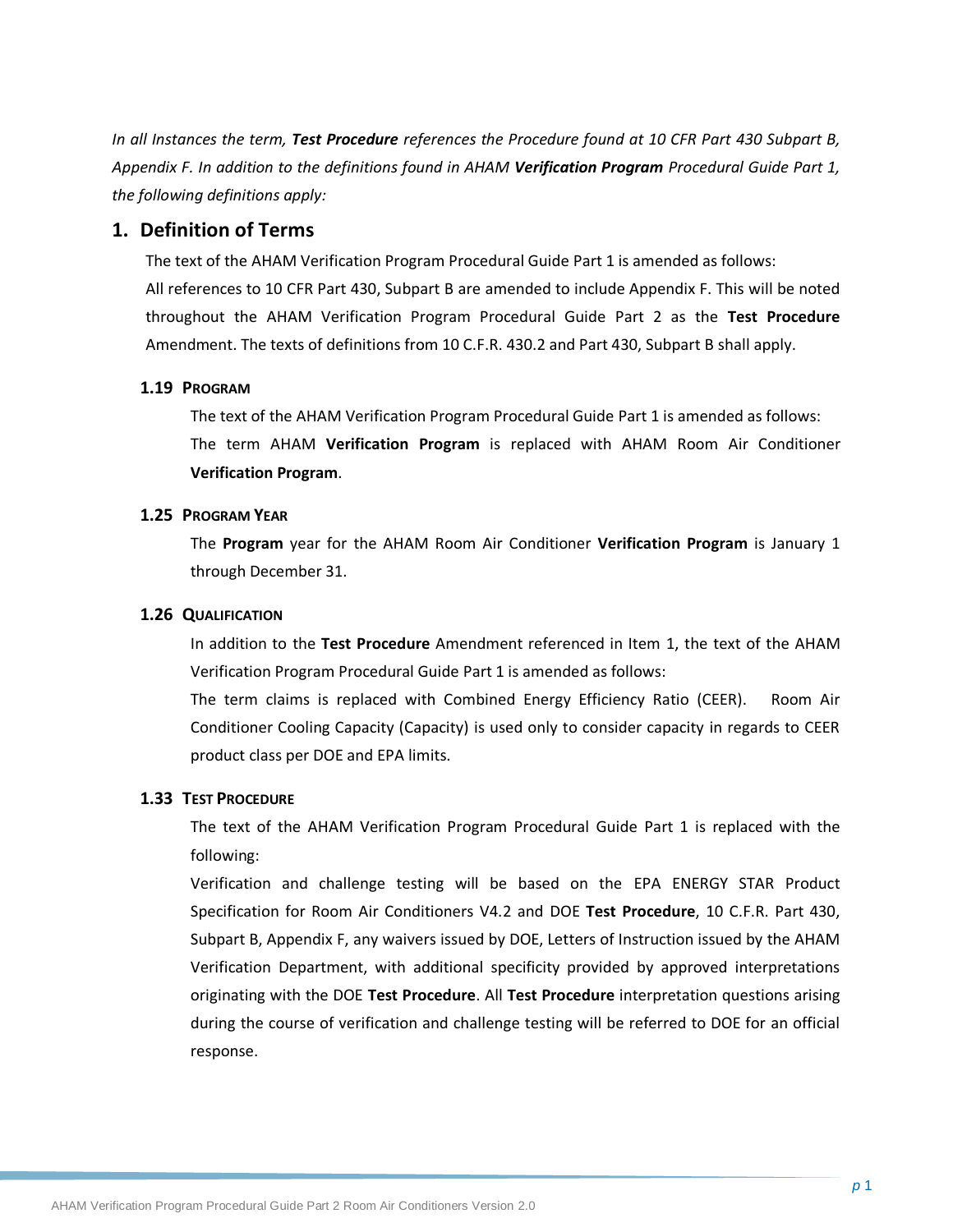#### **1.33.1 Test Method to validate Demand Response**

The Demand Response feature of a **Connected Model** shall be validated according to the applicable ENERGY STAR Test method to Validate Demand Response specified in the EPA ENERGY STAR Product Specification for Room Air Conditioners V4.2.

#### **1.33.2 Validation of Connected functionality for Connected Allowance**

For Connected Models, compliance with Connected Functionality shall be validated according to the appropriate section(s) of the EPA ENERGY STAR Product Specification for Room Air Conditioners V4.2.

#### **1.33.3 Validation of other required functionalities**

Compliance with other required functionalities such as Energy Saver Mode, Filter reminder and installation criteria shall be validated according to the appropriate section(s) of the EPA ENERGY STAR Product Specification for Room Air Conditioners V4.2.

#### <span id="page-7-0"></span>**1.36 VERIFICATION REQUIREMENTS**

Test results shall be evaluated to the requirements of Version 4.2 of the ENERGY STAR specification for Room Air Conditioners, which includes Connected Product Criteria.

### <span id="page-7-1"></span>**2. Program Scope**

The text of the AHAM Verification Program Procedural Guide Part 1 is clarified as follows: **REPORTED CLAIMS WILL BE COMBINED ENERGY EFFICIENCY RATIO (CEER).**

#### <span id="page-7-2"></span>**2.3 FACTORS VERIFIED**

The text of the AHAM Verification Program Procedural Guide Part 1 is clarified as follows: The factor verified for ENERGY STAR Program requirements is Combined Energy Efficiency Ratio (CEER).

#### <span id="page-7-3"></span>**2.5 ELIGIBLE MODELS**

The text of the AHAM Verification Program Procedural Guide Part 1 is amended to include the following:

The factor verified is Combined Energy Efficiency Ratio (CEER)

### <span id="page-7-4"></span>**3. Program Requirements**

The text of the AHAM Verification Program Procedural Guide Part 1 applies.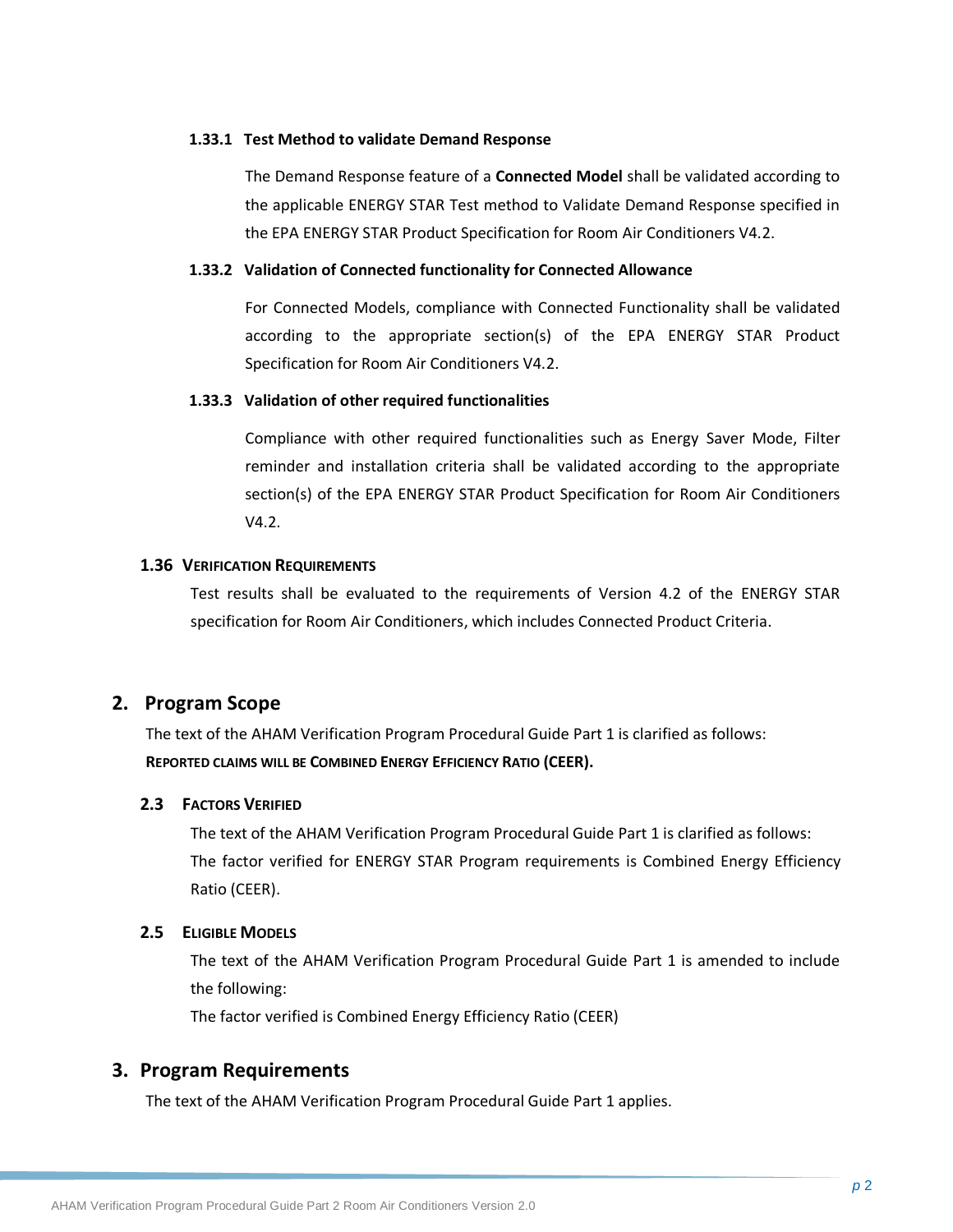## <span id="page-8-0"></span>**4. Program Funding**

The text of the AHAM Verification Program Procedural Guide Part 1 applies.

## <span id="page-8-1"></span>**5. Verification Procedure**

The text of the AHAM Verification Program Procedural Guide Part 1 is amended as follows:

#### **5.4 VERIFICATION AND EVALUATION METHOD**

Per 1.36, the Version 4.2 ENERGY STAR Room Air Conditioners Specification – December 22, 2020 is the method that will be verified.

Combined Energy Efficiency Ratio (CEER) shall be greater than or equal to the Minimum CEER (CEERMIN) as calculated per Equation 1.

#### **5.5 FINDING OF COMPLIANCE WITH ENERGY STAR REQUIREMENTS**

When verification test results indicate that the verified rating (rounded per below) is equal to or greater than 95 % of the ENERGY STAR requirement for 1 unit or pass the statistical methods as outlined in EPA Directive 2011-04 (see Part  $1 -$  Appendix A), verification is automatically established for the model tested and models within the same **Basic Model**.

These **Tolerances** are to allow for variations in testing that inevitably occur in any given laboratory facility, variations between laboratories, and variations in components. They are not to be used to rate a given model at values better than the expected average value of all **Units** from the assembly line.

### **5.5.1 Combined Energy Efficiency Ratio (CEER).**

The CEER measured for any spot check production **Unit** shall not be less than 95.0% of the value **r**equired by the ENERGY STAR Product class defined in Table 1-3 in Section 3.0 of the Eligibility Criteria; Version 4.2.

*Informative Note: Based on 10 CFR 430.23 (f) and Appendix F section 5.2, the*  combined energy efficiency ratio for room air conditioners, expressed in Btu per watt-hour.

### **5.5.2 Cooling capacity**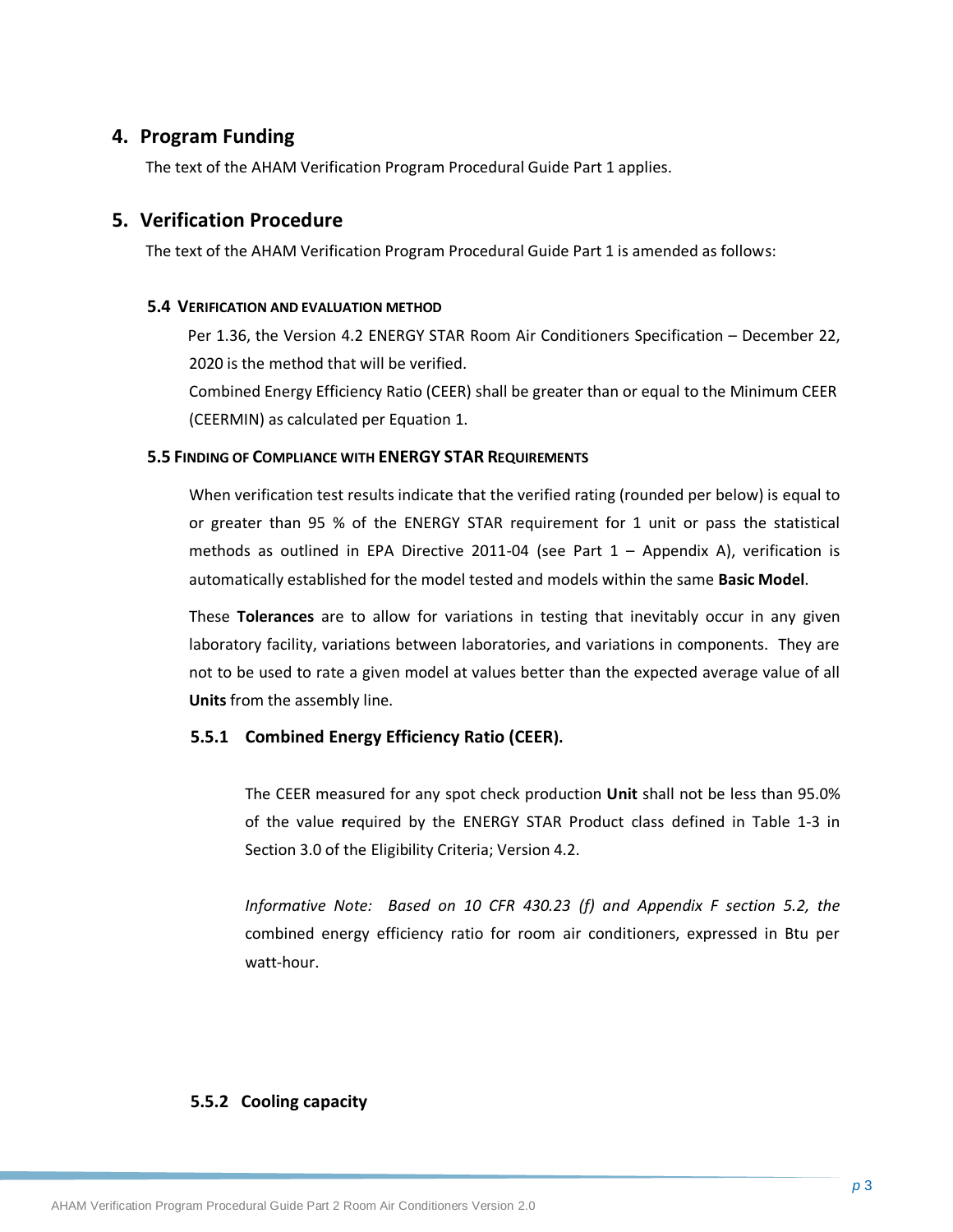The rated value of the cooling capacity shall be used to determine the ENERGY STAR product class, as defined in Table 1-3 in Section 3.0 of the Eligibility Criteria; Version 4.2, if the measured value of cooling capacity of a production Unit spot check is found to be within 5% of the rated cooling capacity.

If the measured cooling capacity of a production Unit spot check and the average, if multiple units are tested, differs by more than 5% when compared to the rated cooling capacity, the measured capacity shall be used in determining the ENERGY STAR product class as defined in Table 1-3 in Section 3.0 of the Eligibility Criteria; Version 4.2.

*Informative Note: Based on 10 CFR 430.23 (f) and Appendix F section 4.1.2,* the cooling capacity for room air conditioners, expressed in Btu per hour.

#### <span id="page-9-0"></span>**5.6 NOTIFICATION OF VARIATION FROM CERTIFIED VALUES**

The intent of the industry is to assure that the Combined Energy Efficiency Ratio (CEER) for Units produced by each Participant is 100% of the certified rating.

#### **5.6.1 Combined Energy Efficiency Ratio (CEER).**

The CEER of any production unit is compared to the value listed on ENERGY STAR **QPL**.

#### **5.6.2 Cooling Capacity**

The cooling capacity of any production **Unit** is used in regards to CEER product class per DOE and EPA standards.

### **5.6.3 AEC**

The Annual Energy Consumption calculated for any production **Unit** is compared to the Annual Energy Use value listed on ENERGY STAR QPL.

#### **5.6.4 Nameplate Data for Dual-Voltage Models**

Both voltages in volts must be shown on the nameplate with associated cooling amperes for each. It is not mandatory that the certified capacity rating appear for each voltage; however, when only one capacity rating is carried on the nameplate of a dual-voltage model, that rating must be the lower of the two certified values.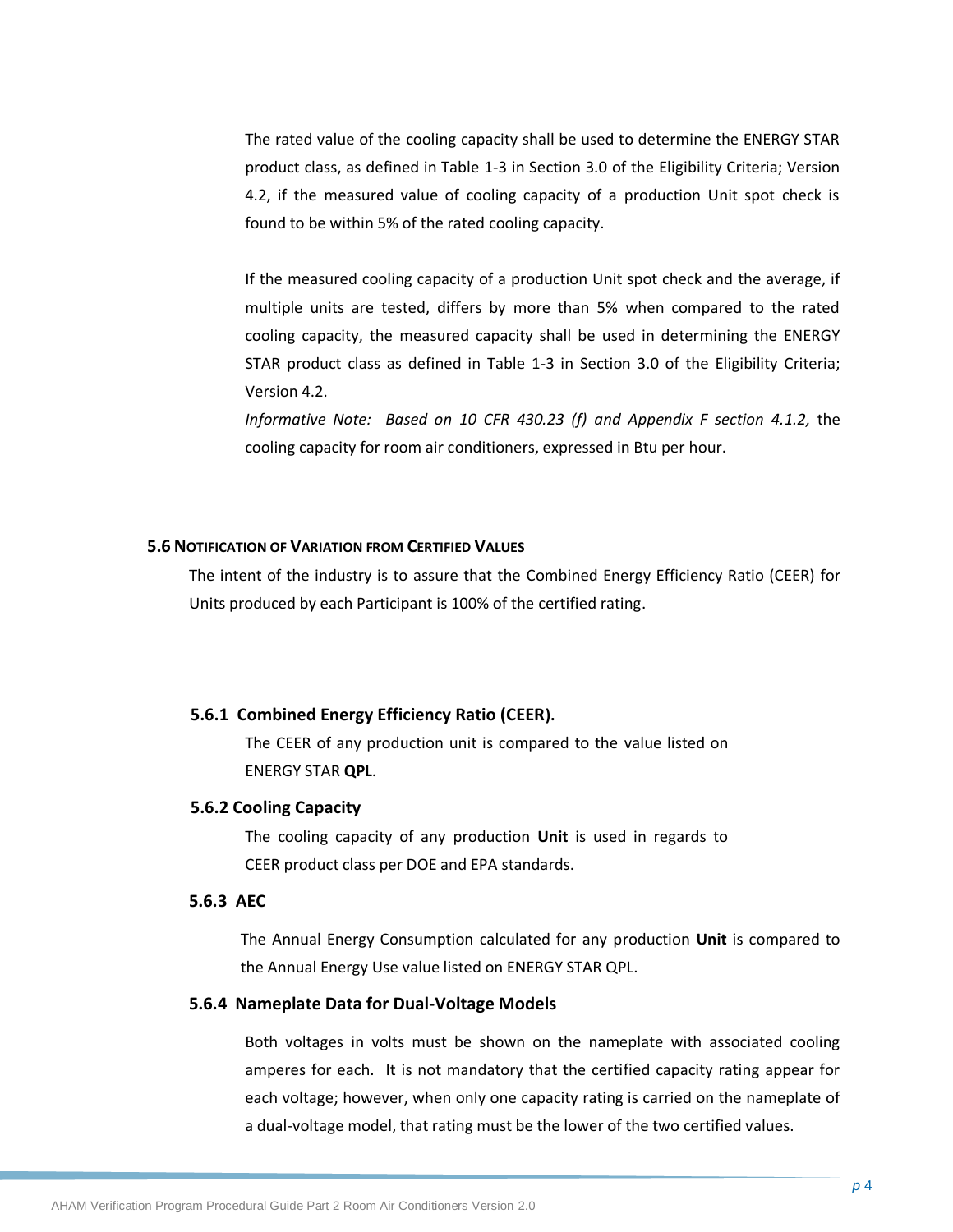Participants are encouraged to voluntarily carry dual capacity ratings for on the nameplate of dual-frequency or voltage models.

#### **5.6.5 Rating Built-In Models**

.

The Capacity and CEER ratings of built-in models shall be verified to the **Program** for a given set of grilles, cases, sleeves, etc. If more than one such combination is made commercially available and is likely to change measured values, ratings shall be verified for each combination.

#### **5.6.6 Room Air Conditioners Designed for Use in Sleeves**

5.6.6.1 Room Air Conditioners with wrap-around sleeves (as provided by the Participant certifying the model) encasing the chassis must be tested and rated as stand-alone models.

5.6.6.2 Room Air Conditioners with chassis, which needs to be inserted in a wall sleeve, must be verified in a given sleeve (as provided by the Participant certifying the model). If such room air conditioner chassis is designed for use in two different sleeves and use in each sleeve would result in a different verified rating, identification of each sleeve and appropriate rating must be submitted to the Program.

5.6.6.3 This provision applies only to room air conditioners specifically designed for installation with one or more optional wall sleeves as provided by the Participant certifying the model, and does not apply to possible installation by contractors and placed in building with existing sleeves, or models promoted for use in other Manufacturer's sleeves.

#### **5.6.7 Testing of Combination Heating/Cooling Models**

First sample **Units** of combination cooling/heating models shall be tested for cooling mode operation only.

Note: The Program Laboratory will conduct tests and evaluate test data within the framework of the Standard, License Agreement, and this Procedural Guide. It is the responsibility of each Participant to rate Units in accordance with these documents and applicable government regulations

The noted deviation from the certified ratings for Combined Energy Efficiency Ratio (CEER) is included on the test report. The test report is sent to the Participant and AHAM.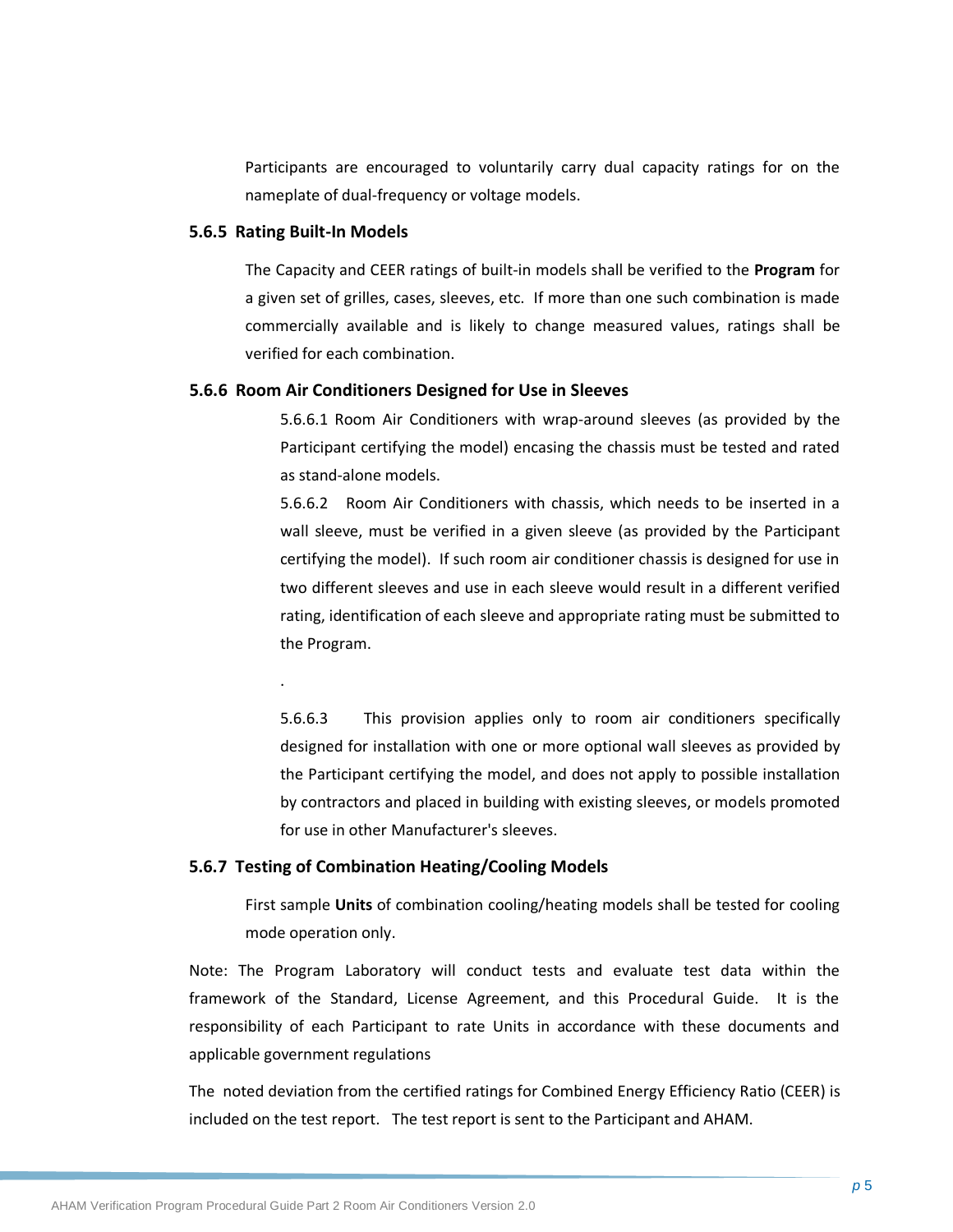#### **5.7 FINDING OF NON- COMPLIANCE WITH ENERGY STAR**

Note that if the spot check unit fails to meet the criterial in section 5.5 above, three additional samples shall be tested and the analysis per the Verification Testing Directive (EPA Directive No. 2011-04 most recent date) will be followed to determine a potential noncompliance. For a potential non-compliance, see clause 5.7 of AHAM Verification Program Procedural Guide Part 1.

## <span id="page-11-0"></span>**6. Challenge Procedure**

The text of the AHAM Verification Program Procedural Guide Part 1 applies with the clarification that the claim is Combined Energy Efficiency Ratio (CEER) as appropriate to the challenge. Room Air Conditioner Cooling Capacity (Capacity) is measured as part of the challenge and is used only in regards to CEER ratings per DOE and EPA standards.

## <span id="page-11-1"></span>**7. Proper Use of the Verification Claims**

The text of the AHAM Verification Program Procedural Guide Part 1 is applicable.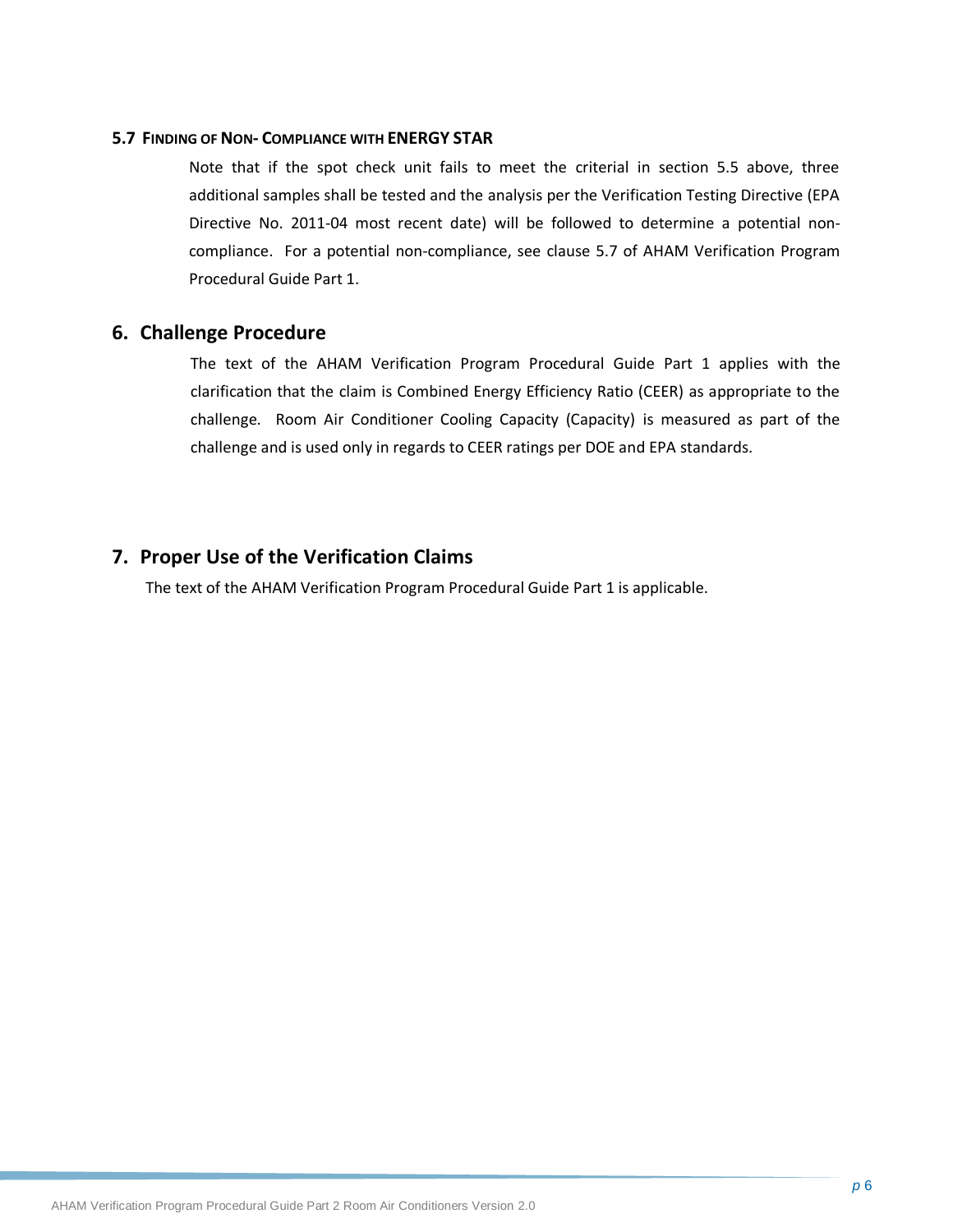## <span id="page-12-0"></span>**APPENDIX A: AHAM ROOM AIR CONDITIONER VERIFICATION PROGRAM LICENSE AGREEMENT**

This Agreement, made this this day of the set of the set of the set of the set of the set of the set of the set o ASSOCIATION OF HOME APPLIANCE MANUFACTURERS (AHAM), a not-for-profit business association incorporated in the State of Illinois, having its principal office at 1111 19th Street, N.W., Suite 402, Washington, DC 20036, hereinafter called Licensor, and \_\_\_\_\_\_\_\_\_\_\_\_\_\_\_\_\_\_\_\_\_\_\_\_\_\_\_\_\_\_\_\_\_\_\_\_\_\_\_\_\_\_\_\_\_\_\_\_\_\_ having its principal offices at the following location (full address)\_\_\_\_\_\_\_\_\_\_\_\_\_\_\_\_\_\_\_\_\_\_\_\_\_\_\_\_\_\_\_\_\_\_\_\_\_\_\_\_\_\_\_\_\_\_\_\_\_\_\_

\_\_\_\_\_\_\_\_\_\_\_\_\_\_\_\_\_\_\_\_\_\_\_\_\_\_\_\_\_\_\_\_\_\_\_\_\_\_\_\_\_\_\_\_\_\_\_\_ , hereinafter called Licensee.

#### **WITNESSETH:**

WHEREAS, The U.S. Department of Energy (DOE) has promulgated a Test Procedure for determining certain performance characteristics for Room Air Conditioner in the USA;

WHEREAS, Licensor is the sponsor of a Verification Program in the USA (Verification Program or Program) in support of the acceptance and use of that standard and the procedures set forth in the Procedural Guide (s), all in the public interest, to the end that public confidence in said performance characteristics may be effectively promoted;

WHEREAS, Licensee wishes to participate in said Verification Program;

NOW, THEREFORE, it is agreed by and between the parties hereto as follows:

### **LICENSEE:**

A.1. Shall, upon the signing of this Agreement, have (1) the same person signing this Agreement on its behalf and (2) the engineer designated by such person sign and submit to Licensor the Certification Affidavit attached hereto as Exhibit A.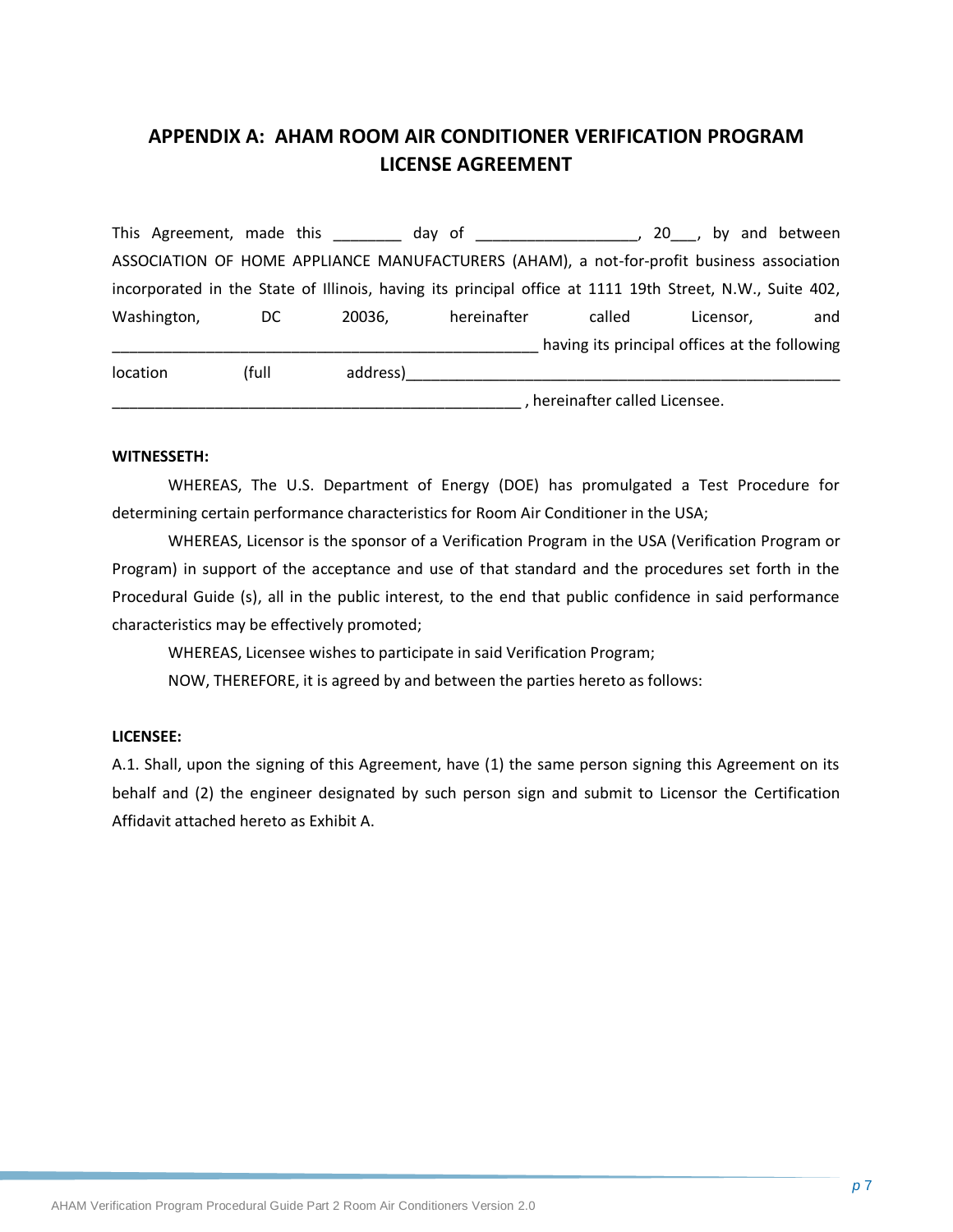A.2. Shall abide by and comply with all provisions of the Procedural Guide (s) developed by AHAM for the implementation of the Verification Program.

A.3. Shall abide by, comply with and have the right to be apprised of all decisions made by the governing AHAM product council or committee which affect this Verification Program. This product council/committee shall meet periodically with AHAM staff for communication, advice and counsel on the operation of the Verification Program, and shall determine all policy for the Verification Program.

A.4. Shall abide by the following Verification Program Payment Policy: For verification program participants, if invoices are not paid within 90 days after the invoice date, the participant will be given written notice that they have an additional 45 days to become current, or it will result in termination from the program. If a terminated company wishes to rejoin the program, it will be required to pay all outstanding invoices, and a full year program fees in advance.

#### **LICENSOR AND LICENSEE:**

B.1. Agree that the Procedural Guide (s) is an extension of this License Agreement, provides all necessary details for participation in the Verification Program and is incorporated by reference into this Agreement. Agree that Licensor has the right in its sole discretion to make changes to any aspect of the Procedural Guide (s) and Licensee will be bound by those changes. Revisions to procedures which become effective before the Procedural Guide (s) is reprinted will be outlined in Letters of Instruction from Licensor to Licensees; such letters will automatically amend the Procedural Guide (s) upon issuance.

B.2. Agree that this Agreement shall extend for an initial period of one (1) year and shall be automatically renewable for successive additional periods of one (1) year each unless either party, at least thirty (30) days prior to the date of expiration, gives notice in writing that it does not wish the Agreement to be renewed; provided, however, that either Licensor or Licensee may terminate this License Agreement upon sixty (60) days' written notice to the other party.

B.3. Agree that in the event that Licensee defaults under this Agreement, Licensor may immediately exclude Licensee from the Program by written notice sent by certified mail to Licensee. Under such circumstances, this Agreement will be considered void upon the date of Licensee's receipt of said written notice, and the remaining provisions concerning exclusion of a Licensee outlined in the Procedural Guide (s) shall be followed.

B.4. Agree that the initial data on Licensee's certified rating(s) for models subject to the Program as submitted to the independent testing laboratory under contract to Licensor on forms provided by that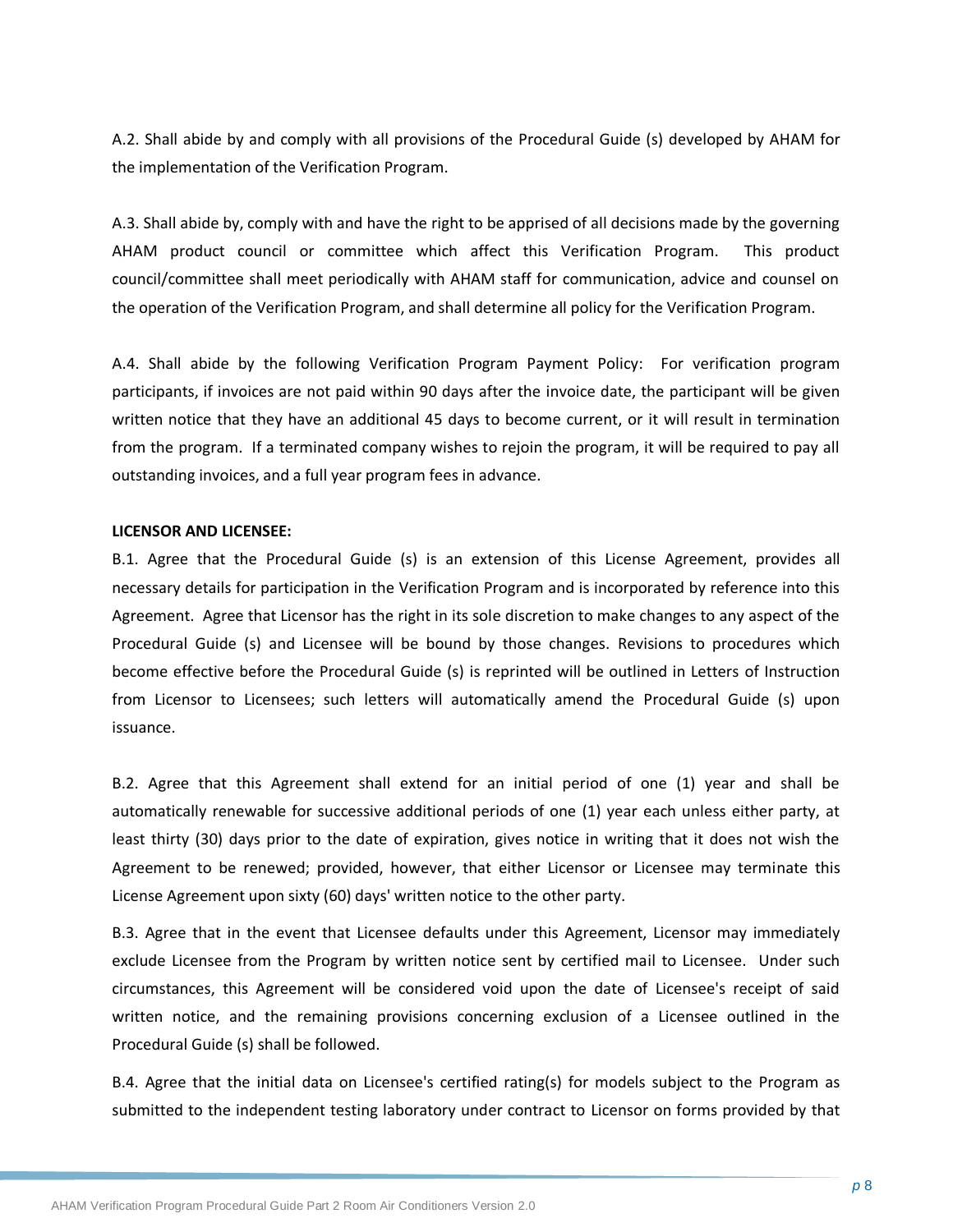laboratory (see the Procedural Guide (s) shall not be treated as confidential by either the laboratory or Licensor.

B.6 Except as provided in this paragraph, Licensee agrees to indemnify and hold harmless AHAM, its board of directors, officers and employees, their successors and assigns, for and from any and all claims, demands, lawsuits, judgments, contracts, debts, and expenses (including reasonable attorney's fees), of any kind or nature, whether at law or in equity, arising out of or in connection with the Licensee's participation in the AHAM Room Air Conditioner Verification Program (including, but not limited to, a Licensee's conduct constituting a breach of this agreement and license), and/or the manufacture, design, information for use, warranties and representations, and use of Licensee's Room Air Conditioners. No claim for indemnity under this paragraph shall be effective until Licensee has received from AHAM written notice of the claim for which AHAM believes it is entitled to indemnification hereunder. Licensee shall promptly reimburse AHAM for all costs and expenses incurred in defending AHAM against any such claims, demands, causes of action, or liability, including, but not limited to, attorney's fees. This indemnification shall survive termination of this agreement and license.

AHAM affirmatively disclaims any obligation to indemnify or hold harmless the Licensee from any and all claims, demands, lawsuits, judgments, contracts, debts, and expenses (including attorney's fees), of any kind or nature, whether at law or in equity, arising out of or in connection with any claims asserting infringement of a third party's trademark. In the event a third party files a claim against the Licensee asserting infringement of a third party's trademark, Licensee is required to provide AHAM with written notice of the claim within 14 days. AHAM will consider, in good faith but without obligation and in its sole discretion, whether it is appropriate to assist, intervene, indemnify or take any action with respect to the reported claim.

B.7. Licensee acknowledges that it is responsible for compliance with laws or other requirements relating to the products and ratings under this program and shall indemnify and hold harmless Licensor for any violations of such laws or requirements

B.8. The interpretation of this Agreement and the parties' performance there under shall be governed by the laws of the District of Columbia.

B.9. In the event that any part or parts of this Agreement and/or the Procedural Guide (s) are found to be void, the remaining provisions shall nevertheless be binding, to the extent practicable, with the same effect as though the void parts were deleted.

B.10. This Agreement, being the final and complete understanding between the above parties, supersedes and nullifies all prior agreements.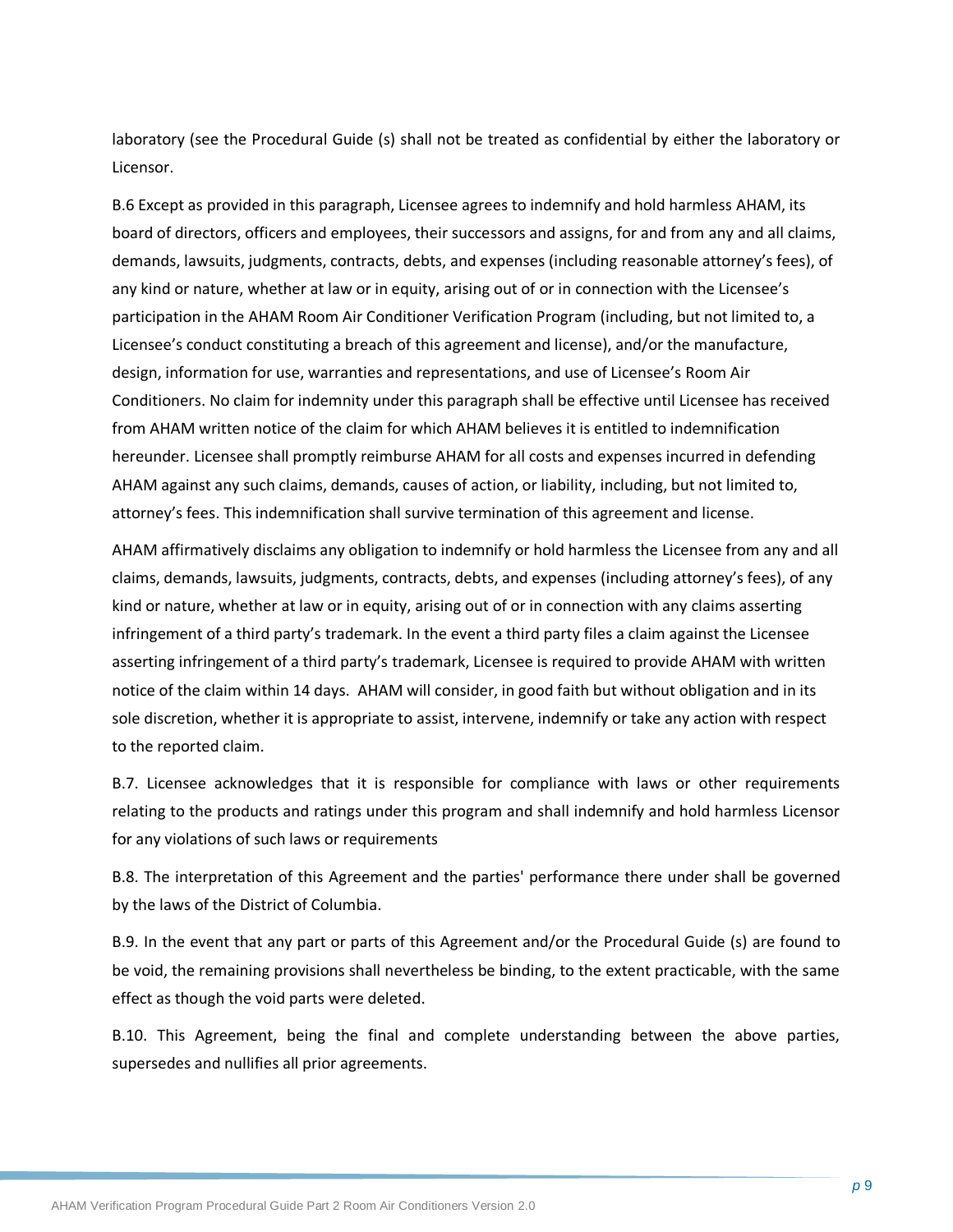## **Room Air Conditioner Verification Program LICENSE AGREEMENT**

| To be signed by AHAM President: |                                                        |            |
|---------------------------------|--------------------------------------------------------|------------|
|                                 | ASSOCIATION OF HOME APPLIANCE MANUFACTURERS (Licensor) |            |
| Signed by:                      |                                                        |            |
| Date:                           | Joseph M. McGuire, AHAM President & CEO                |            |
| To be completed by Licensee:    |                                                        |            |
| <b>Company Name</b>             |                                                        | (Licensee) |
| <b>Print Name:</b>              |                                                        |            |
| Title:                          |                                                        |            |
| Date:                           |                                                        |            |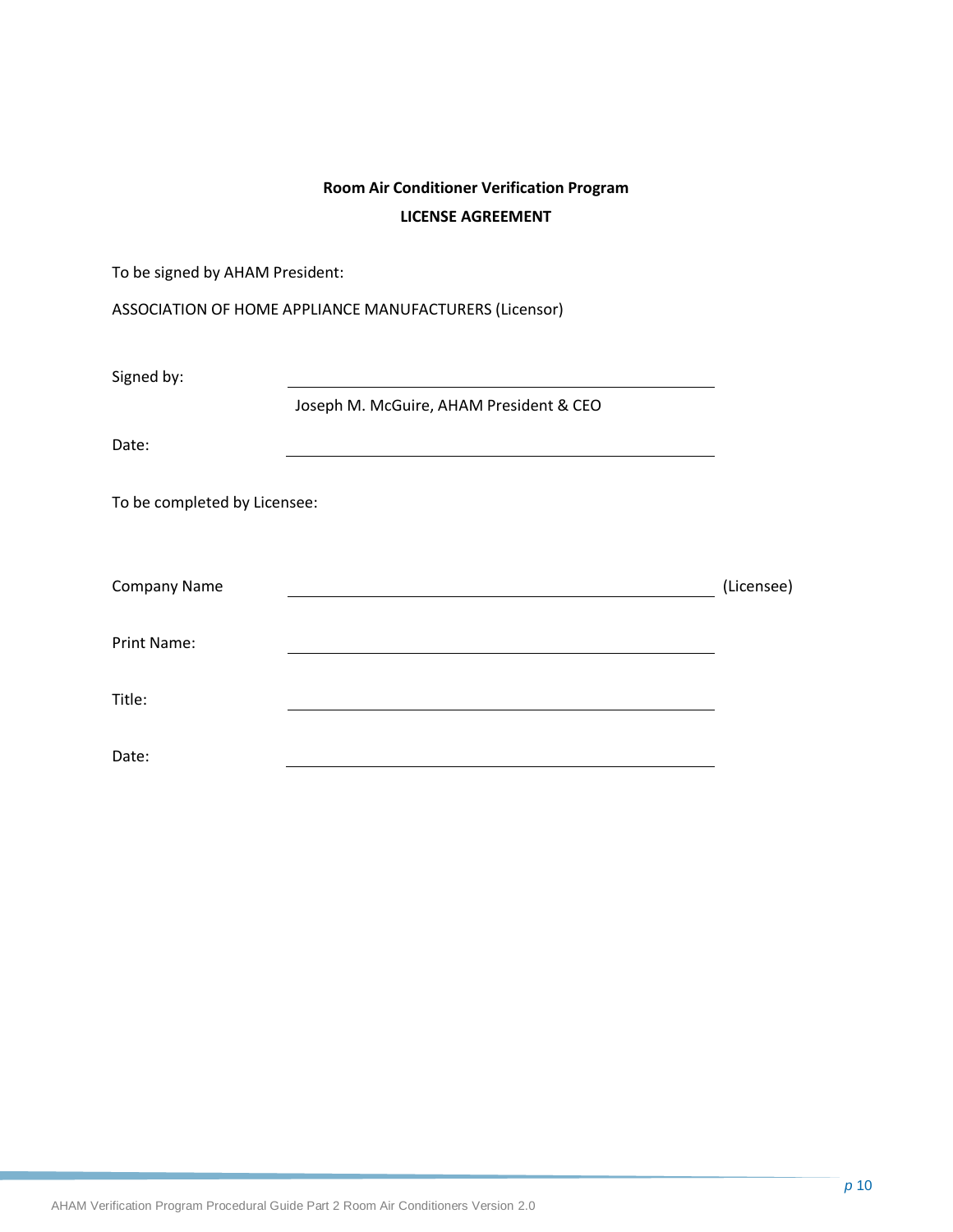## **Exhibit A CERTIFICATION AFFIDAVIT (To be completed by Licensee)**

The undersigned hereby certify and state, on behalf of \_\_\_\_\_\_\_\_\_\_\_\_\_\_\_\_\_\_\_\_\_\_\_\_\_

\_\_\_\_\_\_\_\_\_\_\_\_\_\_\_\_\_\_\_\_ (Licensee) that the rating of Combined Energy Efficiency Ratio (CEER) for Room Air Conditioner models submitted for Verification under the foregoing program by said Licensee are accurately determined and stated in accordance with the DOE Test Procedure (10 CFR Part 430, Subpart B, Appendix F), with additional specificity provided by approved interpretations consistent with the DOE Test Procedure.

To be completed by Engineer [Reference Section A.1 (2)]:

| Signed by:         |  |  |
|--------------------|--|--|
| <b>Print Name:</b> |  |  |
| Title:             |  |  |
| Date:              |  |  |

To be completed by same individual that signed the License Agreement on page 3 [Reference Section  $A.1 (1)$ :

| Signed by:         |  |
|--------------------|--|
| <b>Print Name:</b> |  |
| Title:             |  |
| Date:              |  |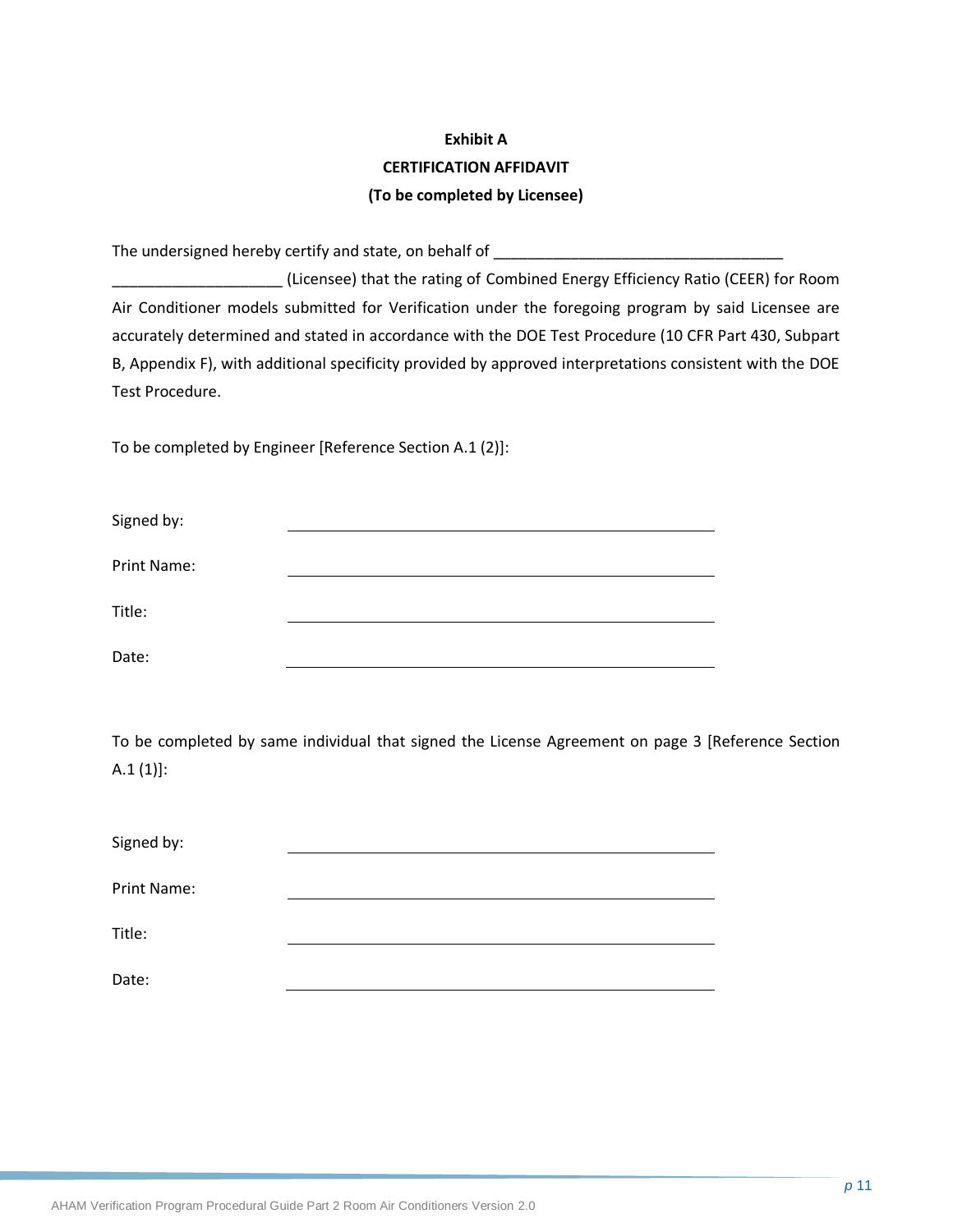### **Exhibit B**

#### **PRIMARY CONTACT FOR TECHNICAL ISSUES**

(Note: All verbal and written communications will be in English)

| <b>COMPANY:</b>         |  |
|-------------------------|--|
| NAME:                   |  |
| TITLE:                  |  |
| E-MAIL:                 |  |
| PHONE NUMBER:           |  |
| <b>FAX NUMBER:</b>      |  |
| <b>MAILING ADDRESS:</b> |  |
| <b>COUNTRY:</b>         |  |

### **PRIMARY CONTACT FOR INVOICING/BILLING/PAYMENT**

(Note: All verbal and written communications will be in English)

| <b>COMPANY:</b>         |  |
|-------------------------|--|
| NAME:                   |  |
| TITLE:                  |  |
| E-MAIL:                 |  |
| <b>PHONE NUMBER:</b>    |  |
| <b>FAX NUMBER:</b>      |  |
| <b>MAILING ADDRESS:</b> |  |
| <b>COUNTRY:</b>         |  |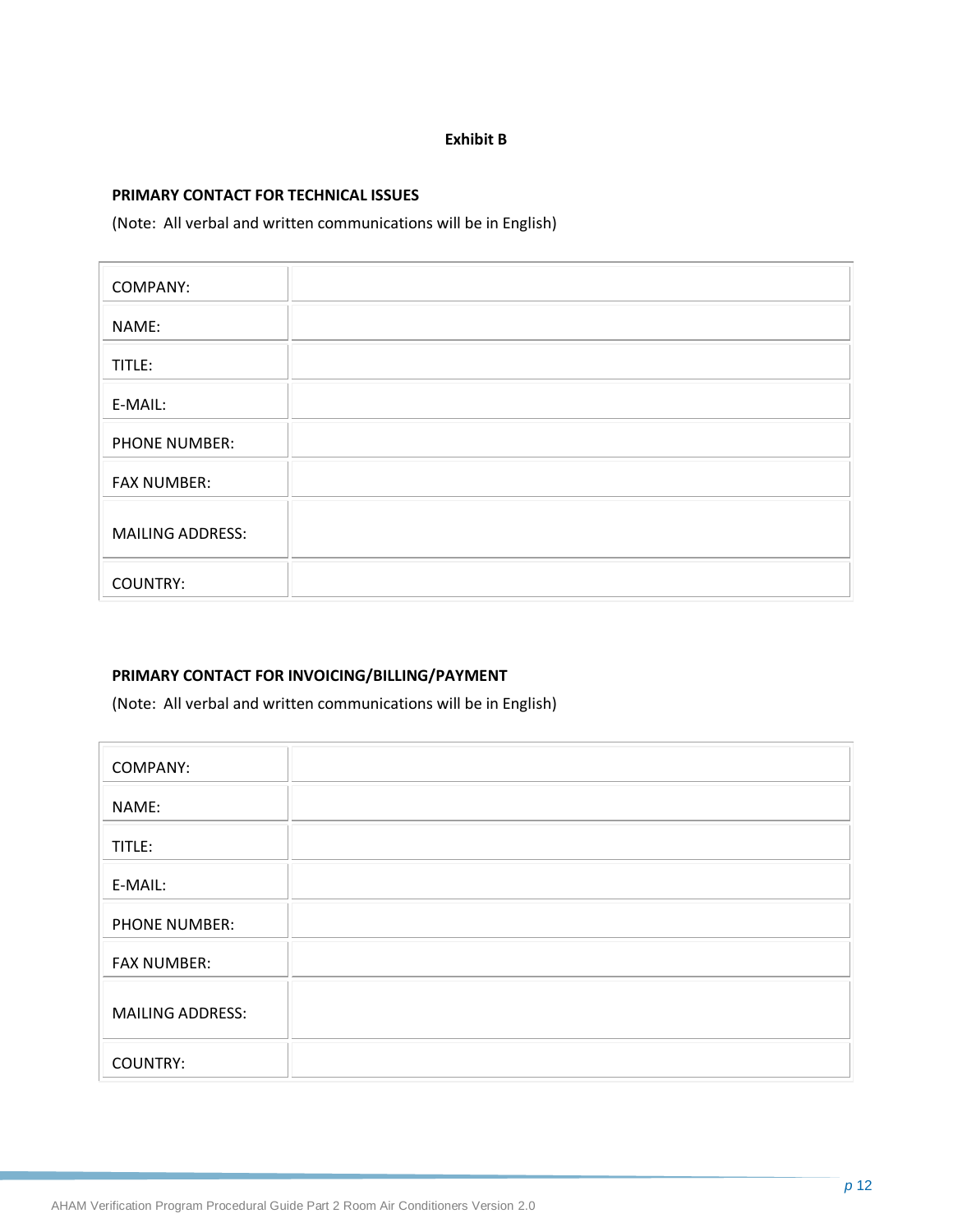### **SECONDARY CONTACT FOR ADMINISTRATIVE ISSUES**

(Note: All verbal and written communications will be in English)

| <b>COMPANY:</b>         |  |
|-------------------------|--|
| NAME:                   |  |
| TITLE:                  |  |
| E-MAIL:                 |  |
| PHONE NUMBER:           |  |
| <b>FAX NUMBER:</b>      |  |
| <b>MAILING ADDRESS:</b> |  |
| <b>COUNTRY:</b>         |  |

### **SECONDARY CONTACT FOR INVOICING/BILLING/PAYMENT**

(Note: All verbal and written communications will be in English)

| <b>COMPANY:</b>         |  |
|-------------------------|--|
| NAME:                   |  |
| TITLE:                  |  |
| E-MAIL:                 |  |
| <b>PHONE NUMBER:</b>    |  |
| <b>FAX NUMBER:</b>      |  |
| <b>MAILING ADDRESS:</b> |  |
| <b>COUNTRY:</b>         |  |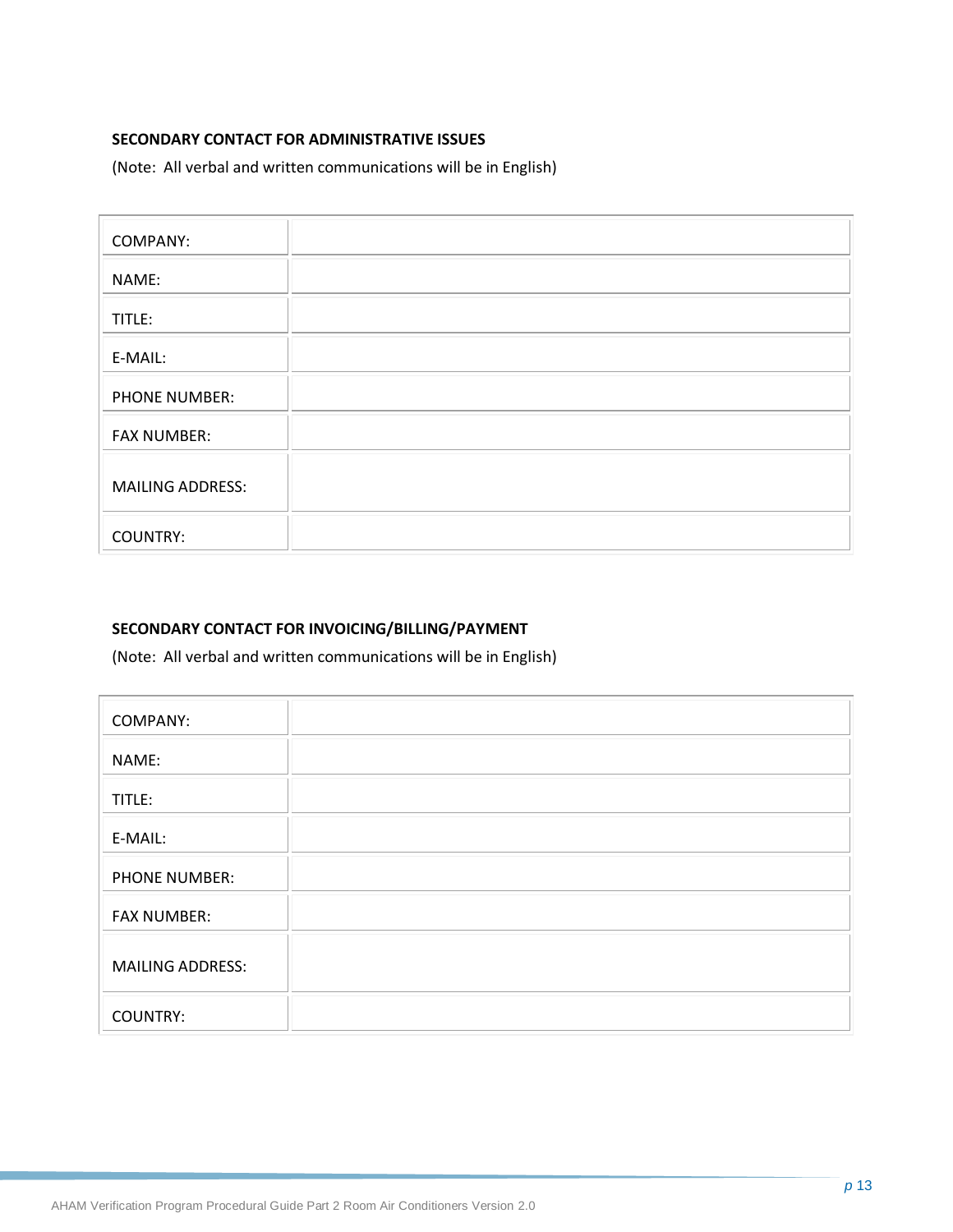## <span id="page-19-0"></span>**APPENDIX B: AHAM ROOM AIR CONDITIONERS VERIFICATION PROGRAM CHALLENGE REQUEST FORM**

**Date of Request:**

| <b>Brand Name:</b> | <b>Model Number:</b>     |  |
|--------------------|--------------------------|--|
|                    |                          |  |
| Manufactured By:   | <b>Manufactured For:</b> |  |

| for Challenge (check all that apply):                          |  | <b>Required Information for Submittal</b>                              |
|----------------------------------------------------------------|--|------------------------------------------------------------------------|
| <b>Cooling Capacity</b><br>(only used for determining<br>CEER) |  | Note of cooling capacity as marked on the<br>product                   |
| <b>CEER</b>                                                    |  | Reason for challenge<br>Test data or calculations to support challenge |
|                                                                |  |                                                                        |

| <b>Participant Approval</b> |  |
|-----------------------------|--|
| <b>AHAM Approval</b>        |  |
| <b>Laboratory Approval</b>  |  |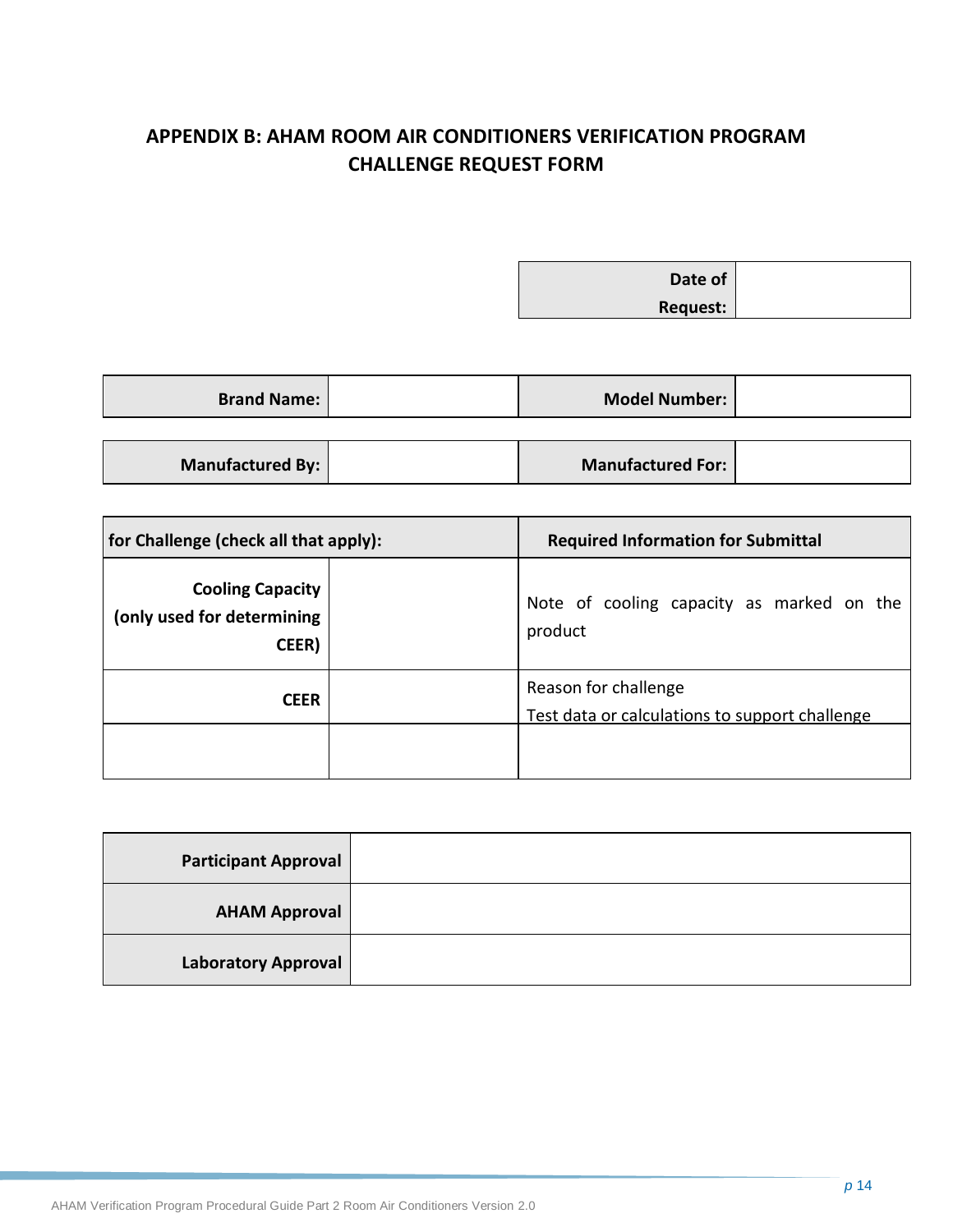## <span id="page-20-0"></span>**APPENDIX C: EXAMPLE PROGRAM PRODUCTION SURVEY**

## **CONFIDENTIAL**

## AHAM ROOM AIR CONDITIONER PROGRAM PRODUCTION SURVEY

| TO:               | Room Air Conditioner Verification Program Participants         |
|-------------------|----------------------------------------------------------------|
| <b>FROM:</b>      | Randy Cooper, Vice President, Technical Operations & Standards |
| CA:               | <b>Charles Samuels</b>                                         |
| RE:               | <b>CERTIFIED PRODUCTION SURVEY</b>                             |
| <b>ACTIONS</b>    | (1) Confirm receipt to AHAM (amartin@aham.org) upon delivery.  |
| <b>REQUESTED:</b> | (2) Complete and return to AHAM (accounting@aham.org)          |

The AHAM Room Air Conditioner Verification Program requires that participants in the program complete a Certified Production Survey annually so that testing and participation fees for the upcoming calendar year (2022) can be accurately determined. **The information provided in the survey is kept confidential within AHAM.** 

Attached is a survey sheet to be completed with your actual certified sales volume and number of ENERGY STAR® qualified Basic Models of Room Air Conditioners for the twelve-month period of July 1, 20**18** through June 30, 20**19**. Participants will be required to pay the initial estimated testing fees at the beginning of each program year. Participation fees will be invoiced quarterly during the calendar year based on the fees shown on the attached survey form.

Please note that Officer Verification is required to verify all figures reported to AHAM Verification Programs for accuracy and completeness.

As indicated on the INSTRUCTIONS sheet (page 2), please:

- 1. Confirm receipt of this form to Angela Martin [\(amartin@aham.org\)](mailto:jbibins@aham.org) upon delivery; and
- 2. Complete and return the enclosed confidential survey and Officer Verification (pages 4 6) by **July 31, 2019** to AHAM's Accounting Department at [Accounting@aham.org.](mailto:Accounting@aham.org)

## *The Production Surveys are due within thirty (30) business days from the date it was sent to the Participant or as agreed to with the Participant.*

If you believe that the survey should be directed to someone else within your organization, please forward the survey to that individual and immediately notify Angela Martin via e-mail at [amartin@aham.org.](mailto:jbibins@aham.org) Thank you for your cooperation.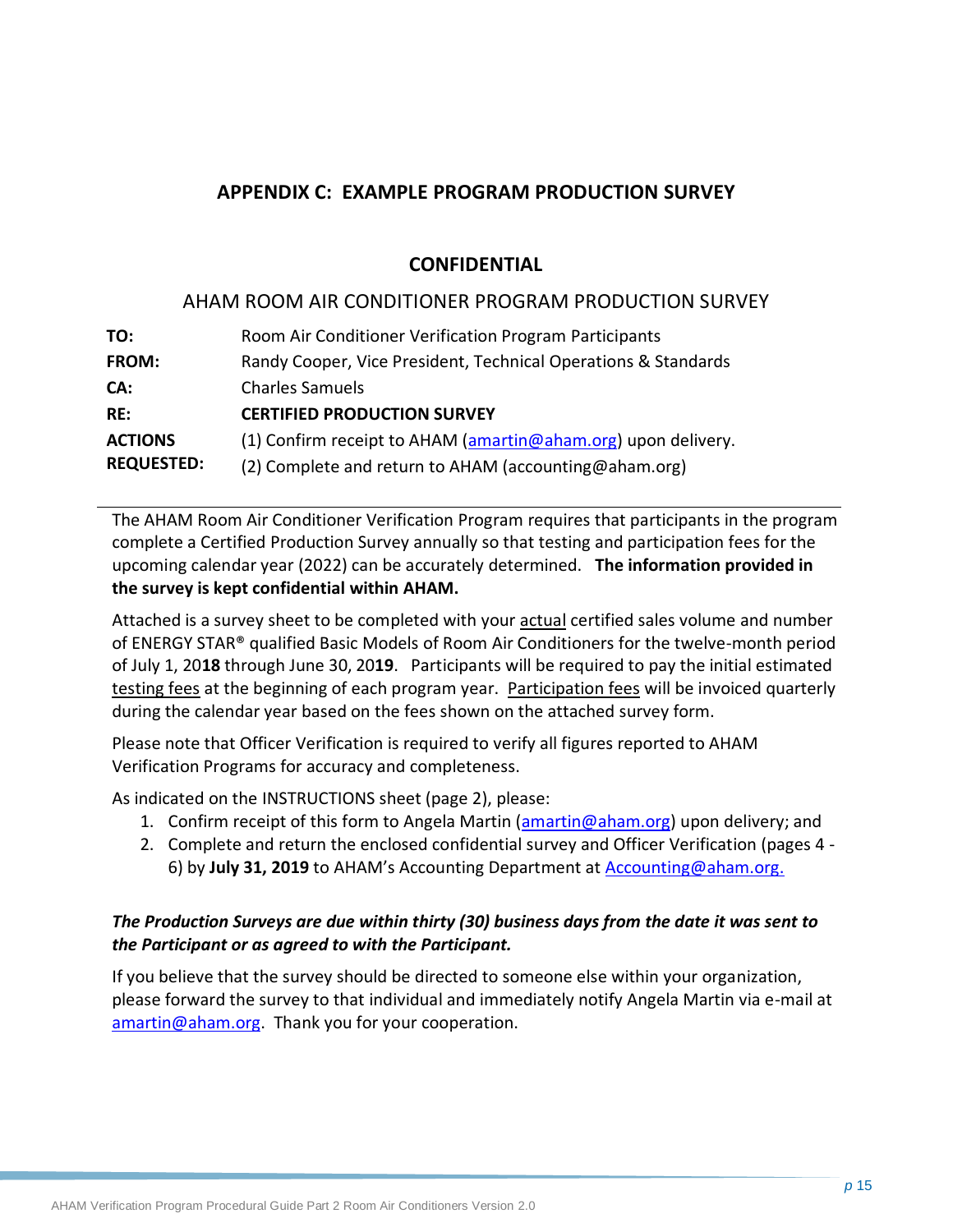### **INSTRUCTIONS**

- **1.** Confirm receipt of this production survey to Angela Martin via e-mail at [amartin@aham.org](mailto:jbibins@aham.org) upon receipt.
- 2. Review instructions and guidelines.
- 3. Fill out the Production Survey Form as described on the form.
- 4. Update the Company contact information
- 5. Update the "Send invoices to" information.
- 6. Have an officer execute the Officer Verification Form.
- 7. Return Production Survey Form and Officer Verification Form by **July 31, 2019** to:

E-MAIL: [accounting@aham.org](mailto:accounting@aham.org) (scan and send)

AHAM Accounting Department Association of Home Appliance Manufacturers 1111 19th Street NW Suite 402 Washington, DC 20036 FAX: (202) 872-9354

## **GUIDELINES FOR SOURCED MODEL PRODUCT REPORTING**

Please use the following guidelines to determine which entity involved in a sourcing agreement is responsible for reporting and ensuring payment of the verification program fees.

- 1. All models in production consistent with EPA ENERGY STAR QPL, by a Participant of an AHAM Verification Program are to be included in the Program, regardless of the Original Equipment Manufacturer.
- 2. If a Participant buys product from another Participant, the manufacturing Participant is responsible for the resulting Program fees and must include the sourced models in its own production figures.
- 3. If a Participant buys product from a non-Participant, the Participant is responsible for the resulting Program fees and must therefore include the sourced models in its product figures (i.e., count sourced models as their own production).
- 4. A retailer who is a private brand owner and purchases models from both Participant and non-Participant manufacturers may be a Program Participant. Such a Participant must claim the models manufactured by a non-Participant as its production and will be responsible for all fees associated with these models.
- 5. In the case of an alternative arrangement (i.e., purchasing Participant agrees to pay the Program fees), the purchasing Participant has the ultimate responsibility of ensuring the sourced product production data is properly reported and Program fees are paid.
- 6. ENERGY STAR qualified models sourced from OEM's that are not Licensees of the AHAM Program must be included in the Participants Model Submission Form.